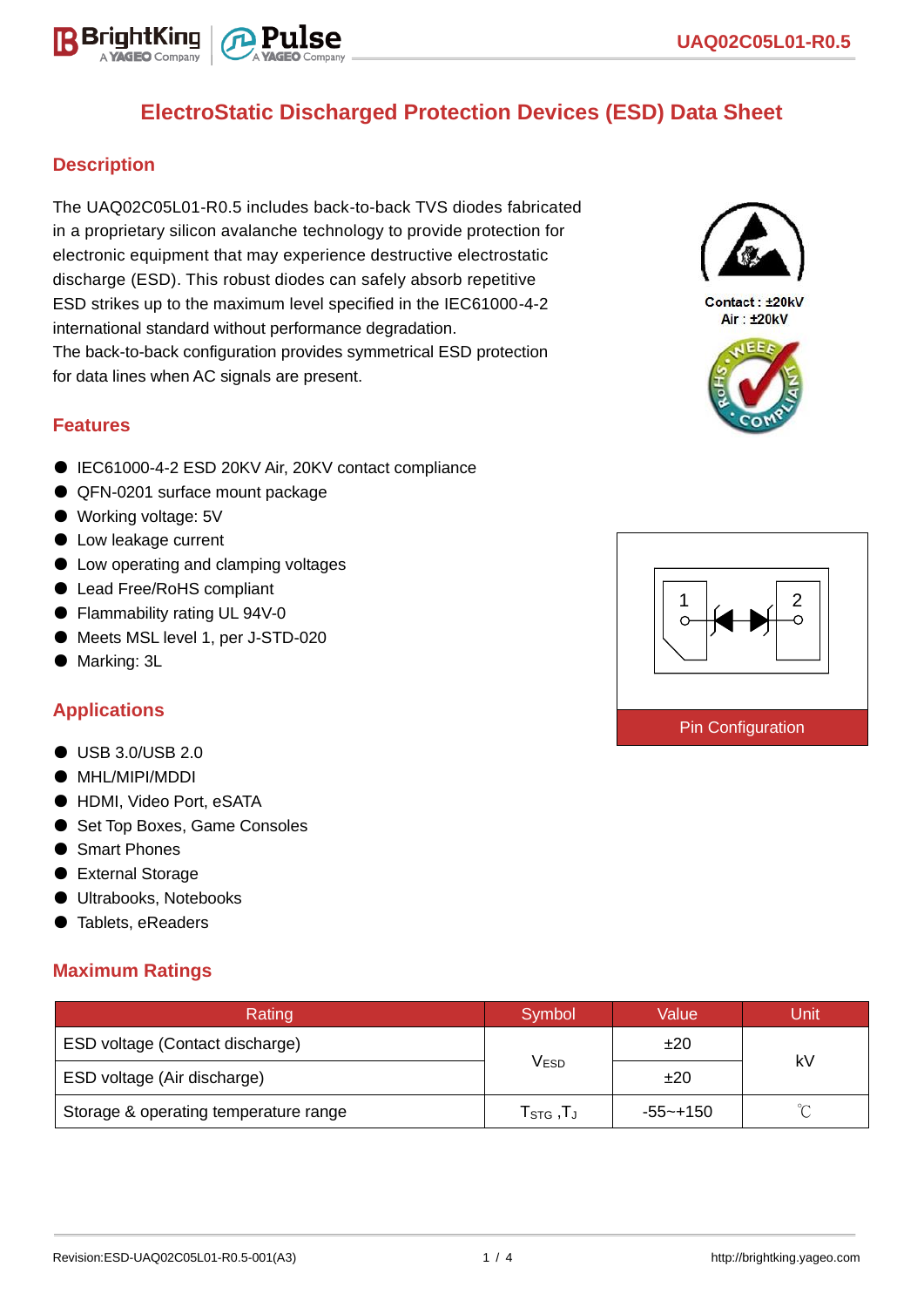

# **Electrical Characteristics (TJ=25**℃**)**

| Parameter                      | Symbol                    | Condition       | Min. | Typ. | Max. | Unit |
|--------------------------------|---------------------------|-----------------|------|------|------|------|
| Reverse stand-off voltage      | V <sub>RWM</sub>          |                 |      |      | 5    |      |
| Reverse breakdown voltage      | $V_{BR}$                  | $I_{BR}$ =1mA   | 6    |      |      |      |
| Reverse leakage current        | IR.                       | $V_R = 5V$      |      |      |      | μA   |
| Clamping voltage (tp=8/20µs)   | $\mathsf{V}_{\mathsf{C}}$ | $I_{PP} = 3A$   |      | 20   |      |      |
| Peak pulse current (tp=8/20µs) | <b>I</b> PP               |                 |      |      | 3    | A    |
| Off state junction capacitance | $C_J$                     | $0Vdc$ , f=1MHz |      | 0.4  | 0.5  | рF   |

## **Typical Characteristics Curves**





Figure 1. Pulse Waveform **Figure 2. Clamping Voltage vs. Peak Pulse Current** 



### Figure 3. Capacitance vs. Reverse Voltage Figure 4. ESD Clamping (8kV Contact IEC61000-4-2)

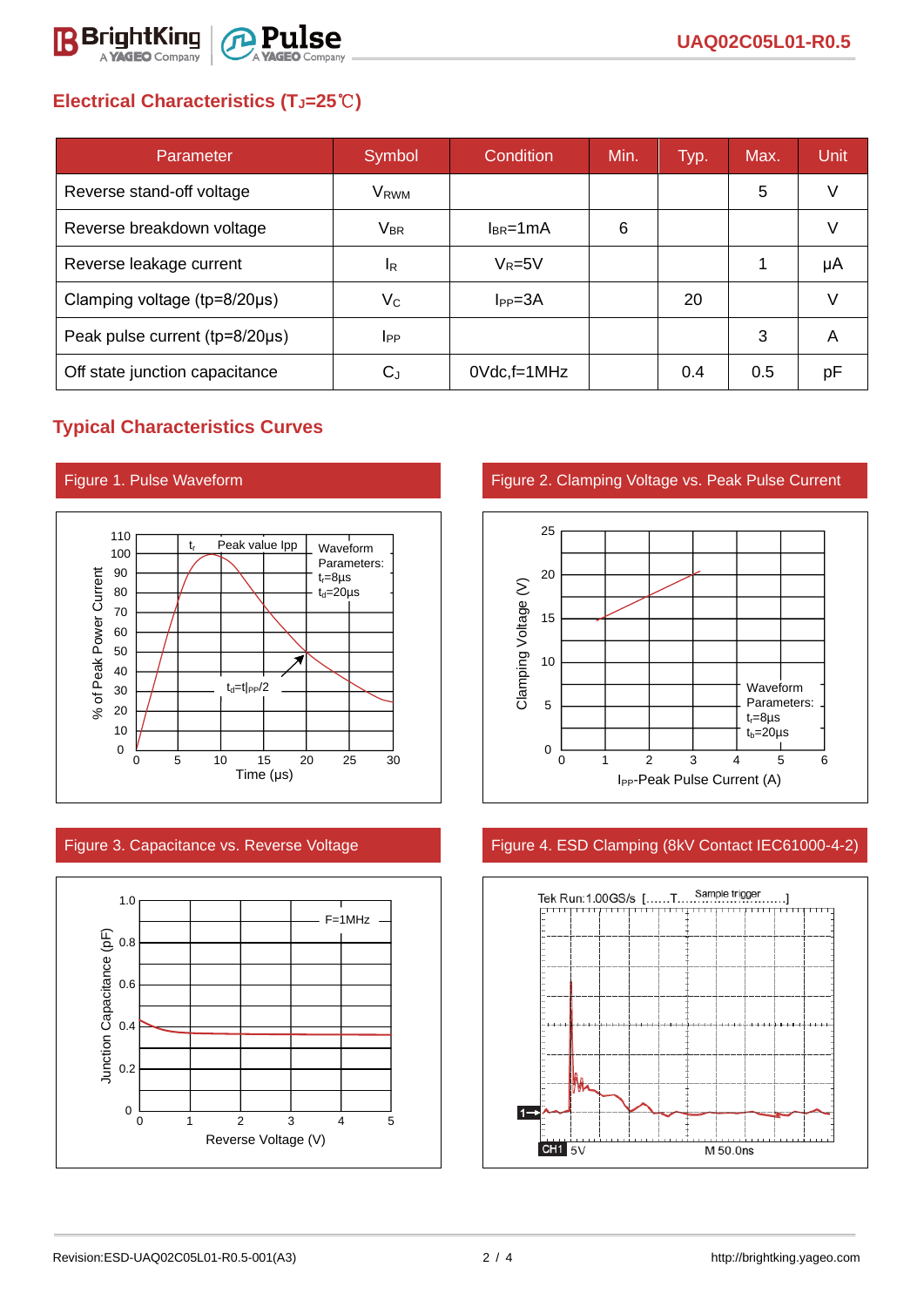

# **Recommended Soldering Conditions**